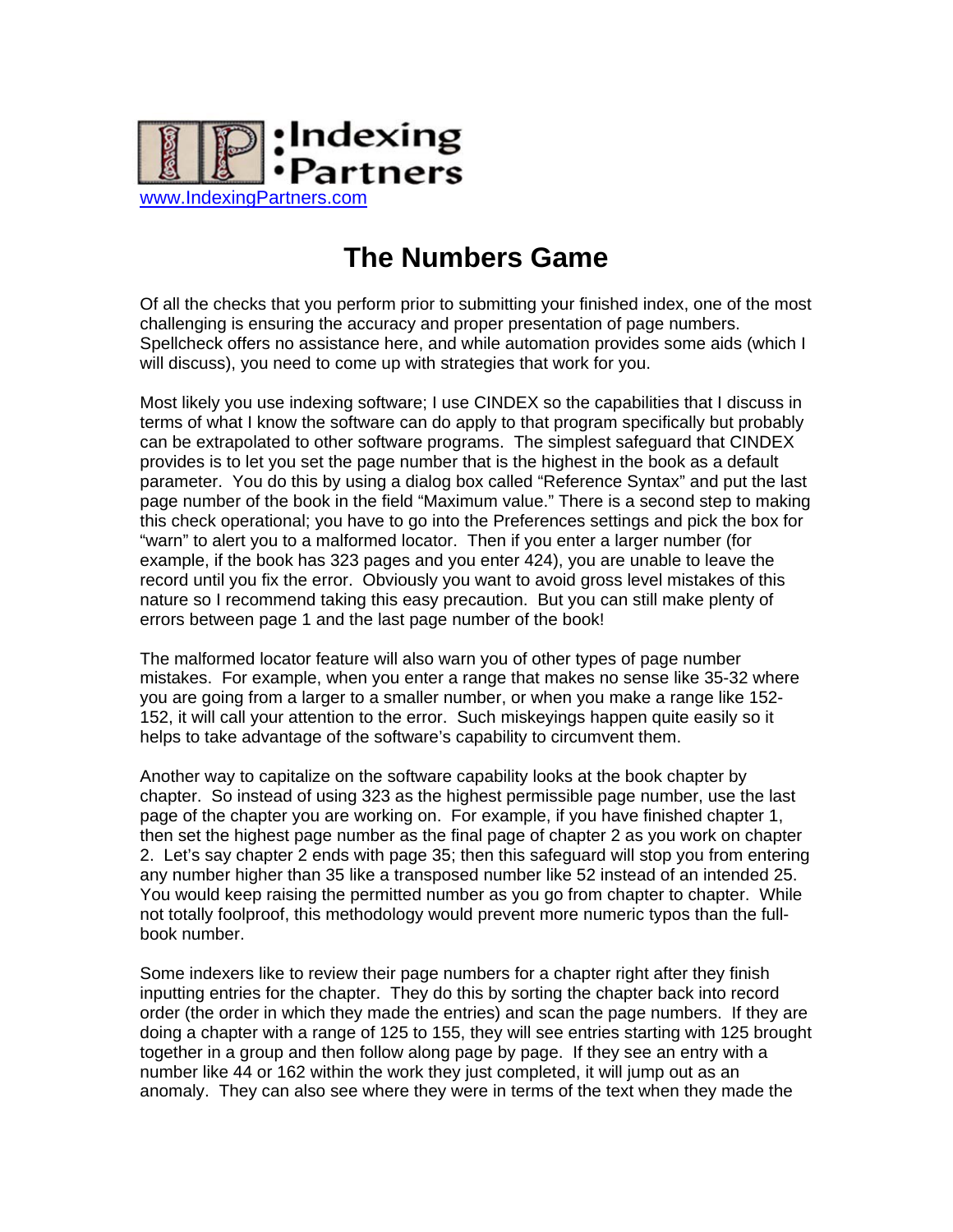likely mistake. For example, they can tell they were on page 144 since the entries preceding were 143 and after 145, but they made a typo of 44 (instead of 144) and then proceeded to copy that number over several times so they generated multiple bad page errors. As a side note here, you can also wait and do this same record order check at the end of the project, but your memory of what you were doing might not be as fresh, so I can see the appeal of doing it chapter by chapter as you go along. This manual number review enhances your chances of removing more errors than just the safeguard of your software. For example, the software will accept digits within its range so 44 would be allowed if the highest permitted number were 155.

In any case when you finish an index, you should do some manual number checks. First, you need to take the step of making sure that each page number is in its own record. While you were working, you may have added page numbers to existing records. In CINDEX under the Tools menu, you use the command "Expand" to break these multiple page references into individual records. At that point you should compress your file to be sure to remove duplicate records. Duplicates present a significant danger during editing. You make a change and think you have taken care of a problem, only to find out that a duplicate lurked unknown to you and it did not get changed. When you have duplicates in an index, your file lacks integrity, and you will make more work for yourself as well as have dumb errors. So before you start editing in earnest, you need to clean out the duplicates.

Now you are ready to sort the index into page order and see what rises to the top or sinks to the bottom. For instance, entries with blank page fields will come first. In most jobs you do not want any empty page fields so you need to review these entries to see what happened to cause this situation. Maybe you started a record and never finished it. Maybe you have the same entry once with a page number and once without a page number. Because each CINDEX record has an ID number, you can use that record number as a clue to where this entry occurred in terms of book placement. If its record number is 256, then look at records 255 and 257 to determine where you were (for example, if records 255 and 257 point to page 68, then it is likely the problematic record 256 was written to point to something on the same page). Once you have fixed these anomalies at the top of the index, go to the highest entry and evaluate that.

If you did not set the maximum value or if in someway in editing later you were able to override it, you may see a page number too high for the book. Again an easy typo to make is to leave out the hyphen in the range so instead of 233-245 you get 233245 as a bad number. For this type of mistake to end up in a published index is inexcusable since the safeguards against it are so quick and easy to implement.

But there are other types of page number errors that are trickier to catch. Look at the following set of page numbers:

Universities and colleges, funding for, 112, 112-114, 134-138, 137

It turns out that CINDEX will suppress such errors from displaying; however, they still exist in your index and again present problems in the integrity of the data. Think of how often you work on a project that comes back again because the author has reworked or updated a chapter and you need to reindex some of the material. Then if you have these extraneous numbers in your data, you will cause confusion and extra work for yourself in trying to deal with them. I use a program available from Leverage